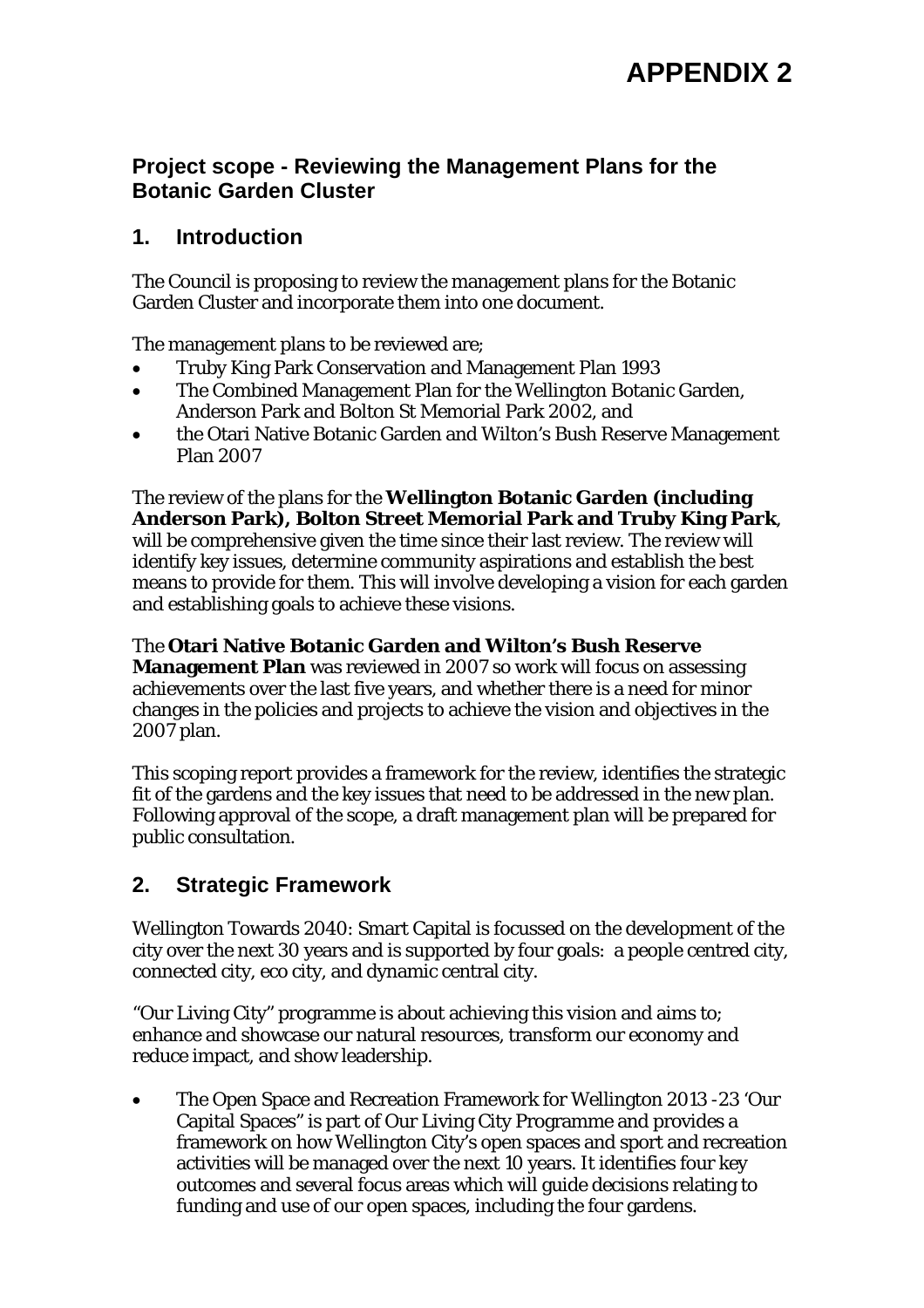The outcome, priority and action most applicable to this review is; *Outcome 3- Contributing to Wellington's outstanding quality of life.* 

| <b>PRIORITIES</b>        | <b>ACTIONS</b>                                        |
|--------------------------|-------------------------------------------------------|
| 3.1 Our natural          | 3.1.1 Otari-Wilton's Bush, Wellington Botanic Garden, |
| attractions showcase our | Outer Green Belt, Wellington Town Belt, Skyline       |
| environment and          | Walkway, Zealandia and Wellington Zoo continue to     |
| conservation values      | showcase Wellington as an eco-city (Ex)               |

# **3. Management Plan Framework**

The plan will comprise the following parts:

| <b>Part 1 Introduction</b>               | Identifies the land covered by the            |
|------------------------------------------|-----------------------------------------------|
|                                          | plan, the structure and purpose of            |
|                                          | the plan                                      |
| Part 2 Wellington Botanic Garden         | This will include the strategic               |
| <b>Cluster</b>                           | framework of the plan, legislation and        |
|                                          | an overview of the cluster. Include           |
|                                          | relationship with Eco City and living         |
|                                          | City programme                                |
| <b>Part 3 General Management</b>         | Outlines the common objectives and            |
| Framework                                | policies under the following headings;        |
|                                          | <b>Education and Awareness,</b><br>$\Omega$   |
|                                          | <b>Plant Collections</b><br>$\Omega$          |
|                                          | Recreation/Visitor Experience,<br>$\circ$     |
|                                          | Heritage Conservation,<br>$\circ$             |
|                                          | <b>Marketing and Promotion,</b><br>$\circ$    |
|                                          | <b>Partnerships and Community</b><br>$\Omega$ |
|                                          | Participation                                 |
| Part 4 Specific Garden Management        | This section will comprise the core           |
|                                          | part of the plan, outlining background        |
|                                          | information, the values, the vision,          |
|                                          | specific management goals and                 |
|                                          | policies for each garden.                     |
| Part 4 Rules for use and activities that | Will identify what activities are             |
| are common                               | allowed, where and how the activities         |
|                                          | will be managed.                              |
| <b>Part 5 Implementation</b>             | Will identify what projects/tasks are         |
|                                          | required across the gardens portfolio         |
|                                          | and prioritise each task/project              |

# **4. Wellington's Botanic Gardens Cluster**

Internationally, our Botanic Gardens work towards the Global Strategy for Plant Conservation and its targets 2011-2020. This international strategy has been adopted by many botanic gardens in Australia and New Zealand, and is the foundation for our international working relationships. It sets out five key objectives relating to greater recognition, conservation, sustainable management, education and public engagement of plant diversity.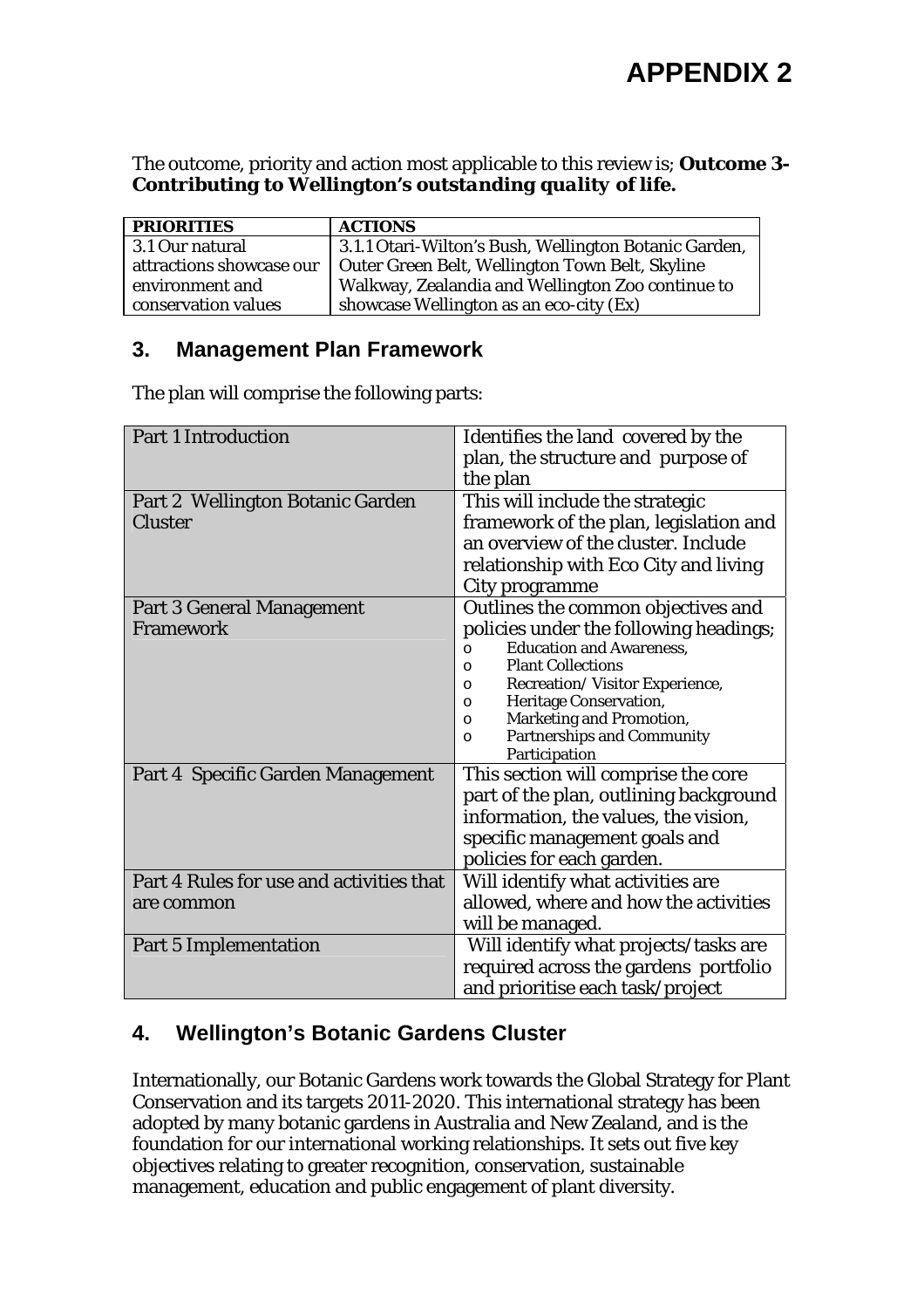The Wellington Botanic Garden and Otari Botanic Garden and Wilton's Bush (Otari Wilton's Bush) are gardens of national significance. Both Gardens are involved with a number of national organisations such as Department of Conservation, NZ Plant Conservation Network, Botanic Gardens of Australia and NZ, and various plant association and societies.

All four gardens contribute to the City's open space and recreation framework and are key nature based attractions. They have important heritage, landscape, botanical and conservation values, and are unique places for learning, research, recreation and tourism.

## **The Wellington Botanic Garden**

Plant collections from around the world, set in a heritage garden landscape, offering learning and passive recreation opportunities.

#### **Bolton Street Memorial Park**

Heritage cemetery attraction with an old world character, with botanical interests.

# **Otari Wilton's Bush**

Botanic garden exclusively for New Zealand native plants. *"Provides an accessible experience of NZ ancient natural environment, and inspires visitors to value and appreciate our unique native plant taonga (treasure)."* Vision page 5 Otari Native Botanic Garden and Wilton's Bush Reserve Management Plan 2007.

#### **Truby King Park**

Heritage house and garden of Sir Frederic and Lady Isabella Truby King.

There are issues common to all the gardens such as; increasing their educational role, implementing reviews of plant collections , enriching the visitor experience, marketing and promotion, protecting landscape character, heritage conservation, and future resourcing.

# **Increasing their educational role,**

This includes clearly identifying what stories to tell, how to tell them and who to tell them to for each garden. All four gardens would benefit from improved coordination and additional resourcing to deliver active educational programmes across the cluster including online/ web based information, interpretation, and better utilisation of key learning facilities.

# **Implementing reviews of plant collections**

Each of the four gardens have plant collections of differing themes, which are described, interpreted and labelled to varying degrees, styles and quality. Plant collections have multiple roles but it's important to be clear about the relevance of each collection and ensure that each garden has unique yet complementary collections.

# **Enriching the Visitor Experience**

A range of experiences are offered across the garden cluster. The emphasis should be on making the visitor experience enjoyable and memorable for each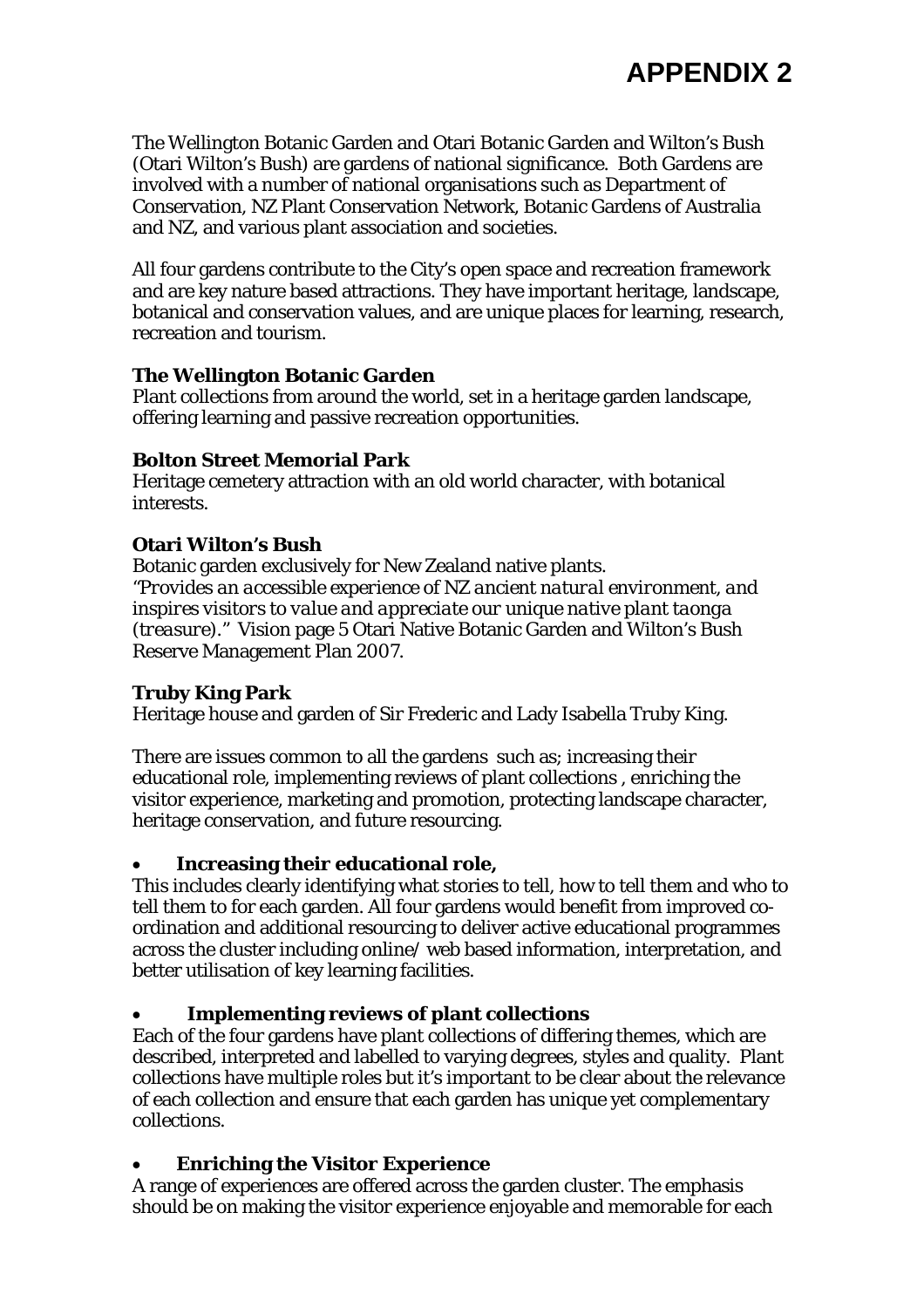garden and /or combination of gardens. This will include; programmes and tours, orientation and way-finding signage, entrance and path upgrades, learning and engagement opportunities, and preventing conflicts between different activities and users.

## **Marketing and Promotion**

Each garden needs; greater visibility, prioritising target audiences, stronger leadership positioning either in environmental education, conservation and/or heritage, and building a network of strategic relationships and /or partnerships. The garden cluster would benefit from a co-ordinated marketing and promotion strategy.

## **Protecting landscape character and vegetation management**.

All four gardens express their own unique sense of place. Their landscape character is derived from a combination of landform, historic features and vegetation. Prioritising each garden's intrinsic values and features and ensuring we protect these is common across the cluster.

#### **Heritage Conservation**

All four gardens are rich in heritage. Common issues include; finding sustainable uses for heritage buildings, heritage interpretation, and prioritising conservation/protection management expectations within existing resources.

#### **Future resourcing**

The Botanic Garden cluster operations are currently 90% funded from rates with revenue making up the remaining 10%. Capital renewals and upgrades are funded by Council through borrowings. Increasingly capital development projects such as the Children's Discovery Garden are likely to require part external funding for their completion.

If we are to fully realise the Botanic Gardens potential as an environmental education provider and a major tourist/visitor attraction, then external resourcing is likely to be required to support future developments including capital projects, and interpretation and programming initiatives.

# **5. Key Issues for each Garden**

#### **5.1 Wellington Botanic Garden and Anderson Park**

The Wellington Botanic Garden is one of Wellington's oldest and most enduring nature based attractions with more than 1.2 million visitors a year.

A botanic garden for over 100 years it comprises 25 ha of heritage garden landscape. Characterised by a series of ridgelines and gullies, heritage features, sculptures and variety of vegetation, including specialist plant collections, floral displays, historic conifers, mature tree collections and native forest remnants.

Anderson Park is an extensively used sports field for both summer and winter codes and its high utilisation is expected to continue. Despite its almost exclusively sports use it is known locally as the 'village green' of Thorndon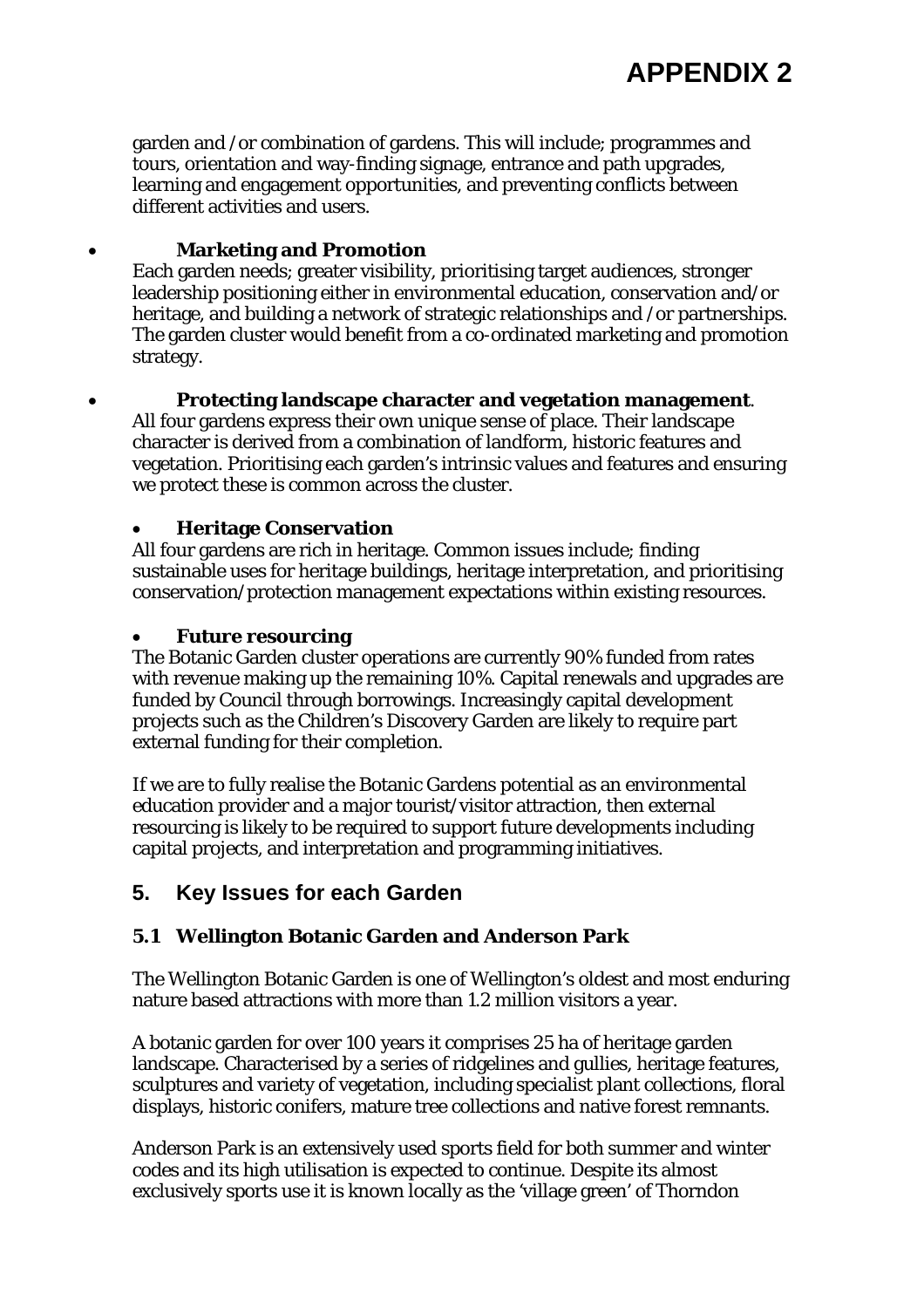Since the adoption of the 2002 Combined Management Plan, the Council has completed several significant projects, namely the preparation and implementation of the landscape concept plan, plant collections review and tree management plan, modernisation of the nursery and upgrades to the Begonia House, playground and walkways. In addition, ongoing management and ecological monitoring of the native forest remnants.

The key issues facing the Botanic Garden over the next 10 years include; advancing the Garden's environmental education role, managing the heritage tree framework and changes in landscape character, developing a leadership role in heritage conservation, and enriching the visitor experience.

#### **Advancing the environmental education role of our Wellington Botanic Garden.**

The 2002 Plan describes the Wellington Botanic Garden as a park with botanical plant collections with an emphasis on promoting appreciation of plants and gardens in general, conserving historic and natural features of a heritage landscape and providing for public recreation in a mixed garden environment.

This is still relevant today but botanic gardens both in NZ and overseas are focussing more on their role in environmental education, conservation and capacity building. The feedback from stakeholders supports this and suggests the Botanic Garden should be more than just a park with botanical collections. It should play an important role in reconnecting people to the world of plants, educating them and showing them models for sustainable living and urban ecology.

The Wellington Botanic Garden, together with the Friends of Wellington Botanic Garden, currently provide several learning opportunities that help promote the importance of plants but there is potential to do much more.

The educational and engagement issues to be addressed in the new management plan include;

- Prioritise the key environmental educational messages.
- Broadening the Botanic Garden audience and researching potential groups and communities who will benefit from this new focus.
- Engage and connect with targeted audiences especially using online technologies and experiences, as well as improving on site interpretation.
- Ensure maximum utilisation of facilities and venues at the Botanic Garden especially the Tree House Visitor Centre.
- Continue developing working relationships and programmes with research institutes and environmental organisations.
- The development of the Children's Garden to become a catalyst for positive environmental change, and inspire young people to understand the role of plants in their lives.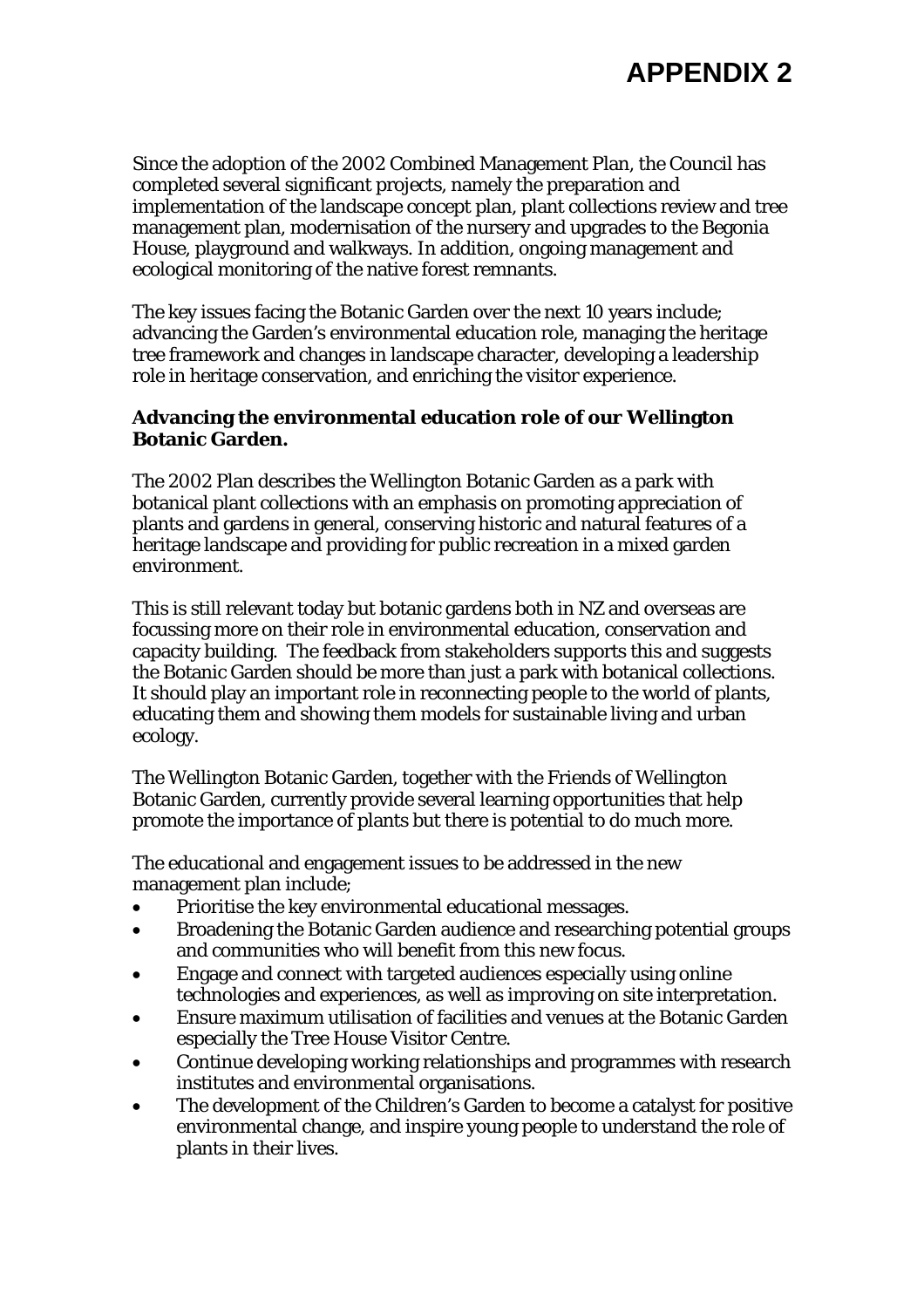**APPENDIX 2** 

#### **Managing the heritage tree framework and changes in landscape character.**

One of the most recognisable and unique features of the Wellington Botanic Garden is the diverse tree population. There are currently around 1800 identified and recorded trees within the Botanic Garden ( excluding the native forest remnants).

The trees are an important part of the Botanic Garden's landscape character providing uniqueness, identity, stature and interest as well as shelter and microclimate.

Detailed information has been captured on the tree population through the 2011 **Tree Plan**. It provides direction for proactive tree management over the next 30 years and recognises the value of the trees in relation to the landscape character rather than just the botanical aspects of each individual tree. Its outcomes and overall recommendations will be outlined in the new management plan.

Key challenges and opportunities identified in the Tree Plan include;

Over maturity and failure particularly with the tall conifer framework trees. Many will need to be removed in the next  $5 - 20$  years, particularly on Druids Hill and Magpie Ridge. Their removal will create a significant change in the Garden's landscape character.

#### An over population of trees.

l

The Tree plan has assessed each tree or group of trees based on criteria comprising tree health, maturity rate, its contribution to landscape and its importance. This assessment will help guide future removal and replanting decisions.

The need for greater tree interpretation.

There is a strong relationship with tree management and environmental education. Our tree stories need further interpretation, including a new tree tagging/labelling system.

#### **Advancing our Heritage Conservation**

The Wellington Botanic Garden is listed as a heritage area under the Council's District Plan and the NZ Historic Places Trust. It is also recognised as a Garden of National Significance1.

Its historic features along with more contemporary features add uniqueness, identity, character and interest to the Botanic Garden and tell the story of how

<sup>&</sup>lt;sup>1</sup> The notable heritage features of the Botanic Garden include the Constables Cottage 1875, the Historic Path Network 1875, the Gazebo 1914, the Stables and Mess Rooms, the Main Entrance Gate and Fence along Glenmore Street, Historic Conifer Plantings, the Sculpture Collection and the Native Forest Areas (4.6 hectares divided into 7 stands).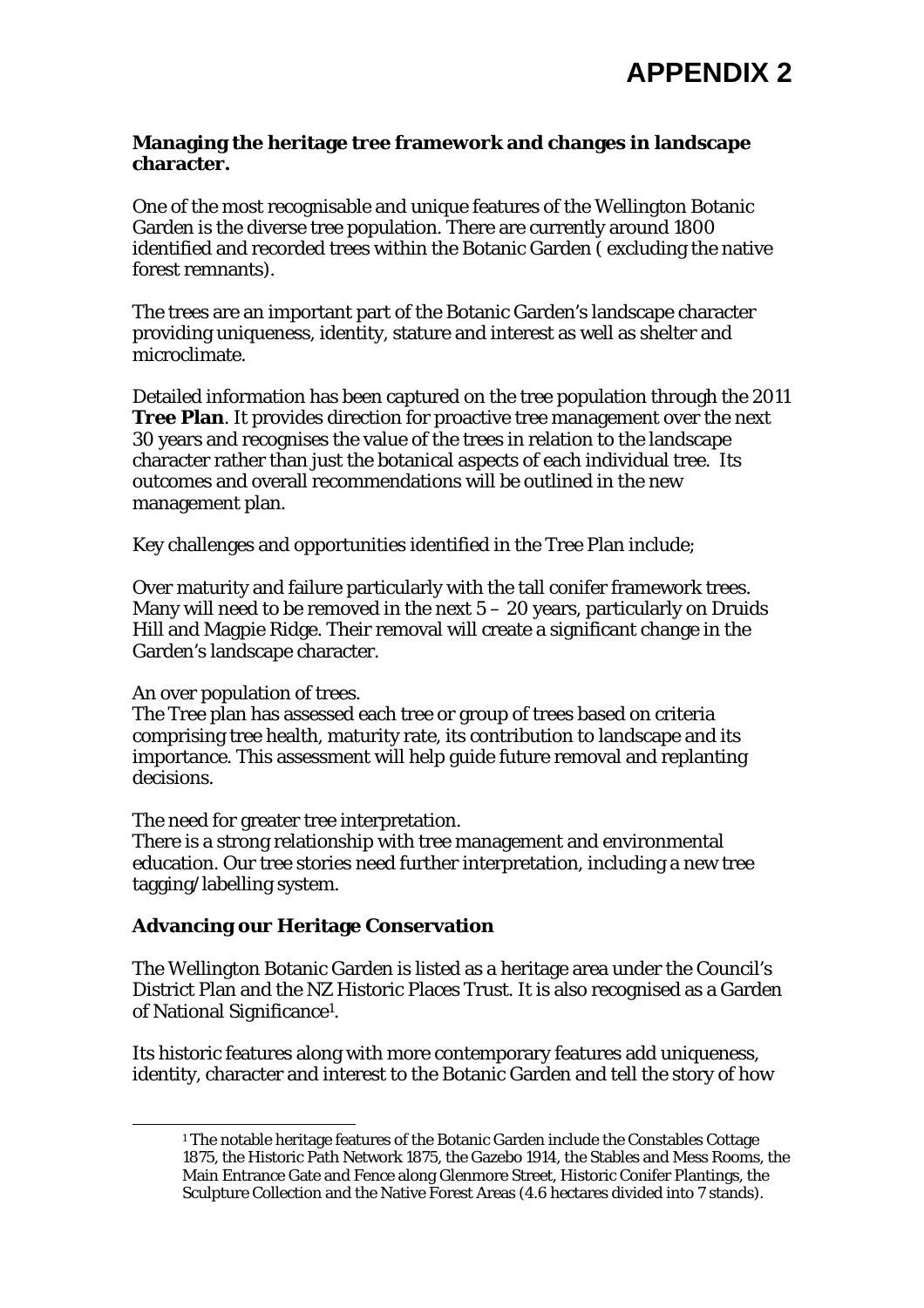the Botanic Garden evolved and its role in early European settlement in Wellington.

Over the last 10 years the Botanic Garden's cultural heritage assets have been identified, mapped and conservation plans prepared and implemented or implementation is underway.

There is ongoing management of the native forest remnants including pest animal and weed control, planting around the edges and ecological monitoring.

The next stage for heritage conservation in the Botanic Garden is to show leadership by promoting and interpreting heritage conservation practices, and encouraging community interest and action.

#### **Enriching the visitor experience**

The Botanic Garden is an important part of the City's open space network and a well known nature based destination for people from the wider Wellington region, local residents as well as NZ and overseas tourists.

Approximately 1.2 million people visit the garden every year for a variety of reasons. The most popular activities includes viewing plants, walking and or exercising, relaxing and enjoying time with friends and family.

The factors that require addressing in the new plan include;

- Managing high use levels and minimising conflict. This includes having a balance between high use and retaining the tranquil peaceful ambience of the garden, and monitoring the impact high visitor use has on services and infrastructure.
- Ensuring the provision of a high quality visitor experience by; investigating value added packages, improving orientation and way finding signage, redeveloping the Cable Car entrance to be a major entrance to the Garden; Improving education and interpretation opportunities that stimulate and connect with the visitor; and reviewing visitor transport options within the Garden.

#### **5.2 Bolton Street Memorial Park**

Bolton Street Memorial Park is Wellington's earliest cemetery set in a distinctive 'old world' landscape. It comprises 1334 visible memorials and headstones commemorating early colonial history, and resting amongst a heritage rose collection and mature tree framework. It provides an important green pedestrian link between downtown Wellington and the Botanic Garden.

The key issues facing Bolton Street Memorial Park are; greater recognition including a possible name change, heritage conservation of the graves, monuments and heritage buildings, and balancing vegetation management and landscape character.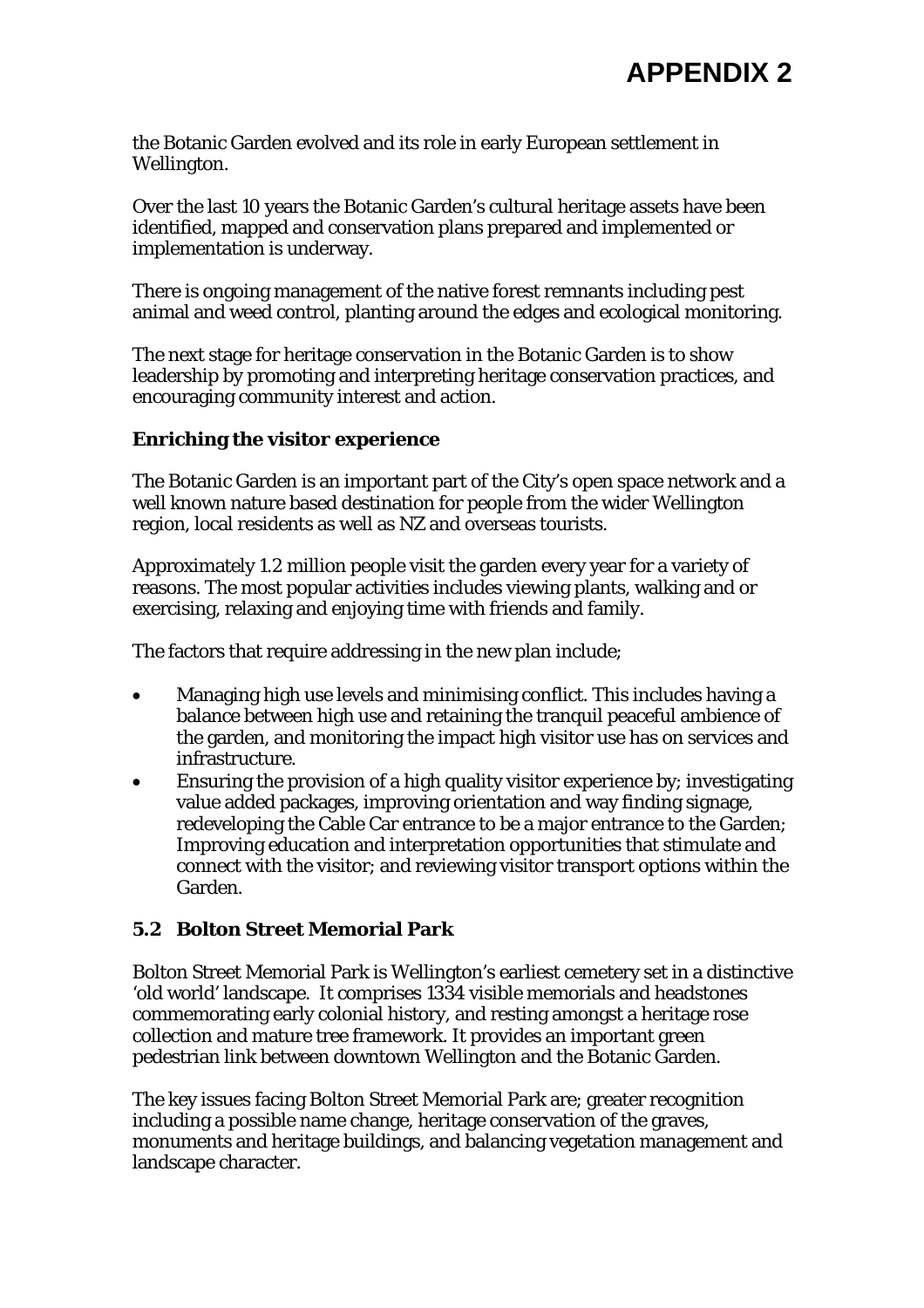## **Greater Recognition**

The current management plan recognises the cemetery as an inner city park with emphasis on protecting and interpreting colonial and maori history and heritage and promoting an appreciation of 19<sup>th</sup> Century garden plants.

The Friends of Bolton Street Memorial Park would like to see a name change to Bolton Street Cemetery to recognise its role as an historic cemetery. There are opportunities to increase visitation and develop it as a heritage destination.

Improvements that involve and connect people to our historic cemetery include; marketing and interpretation planning, better orientation and way finding signage and developing community partnerships.

#### **Heritage conservation of the graves, memorials and buildings.**

The graves and memorials are the main feature of the Park. Together with the vegetation they make the place special and distinctive. They are a valuable source of local history but many of the memorials and their surrounds are fragile and vulnerable to damage and natural processes of deterioration.

In 2006, the **Bolton Street Memorial Park Maintenance and Repair Guidelines for Graves and Memorials** was prepared. These guidelines provide direction on prolonging the life of the graves and memorials, maintaining their character and fabric and the integrity of their original designs. The philosophy and recommendations within the report will be incorporated into the new plan.

There are two buildings in the Cemetery. The historic Sexton's Cottage and the Memorial Chapel. Further investigations are required regarding long term sustainable uses for the Sextons cottage.

#### **Balancing Vegetation Management and Landscape Character**

The vegetation framework within the Cemetery consists of historic trees, heritage roses, mixed exotic and native plantings and closed canopy native vegetation.

Ongoing vegetation management is required to prolong the life of the graves and memorials. The Maintenance Guidelines provides remedial measures to use in differing situations where vegetation is impacting on the graves.

This proactive vegetation management approach has changed the landscape character of the Cemetery by reflecting a more 'managed' than a 'wild garden' theme. One of the significant aesthetic attributes of the Cemetery is the visible evidence of the passing of time, an 'old world' character. Vegetation management is required to preserve the graves but the overall 'old world' character will be retained.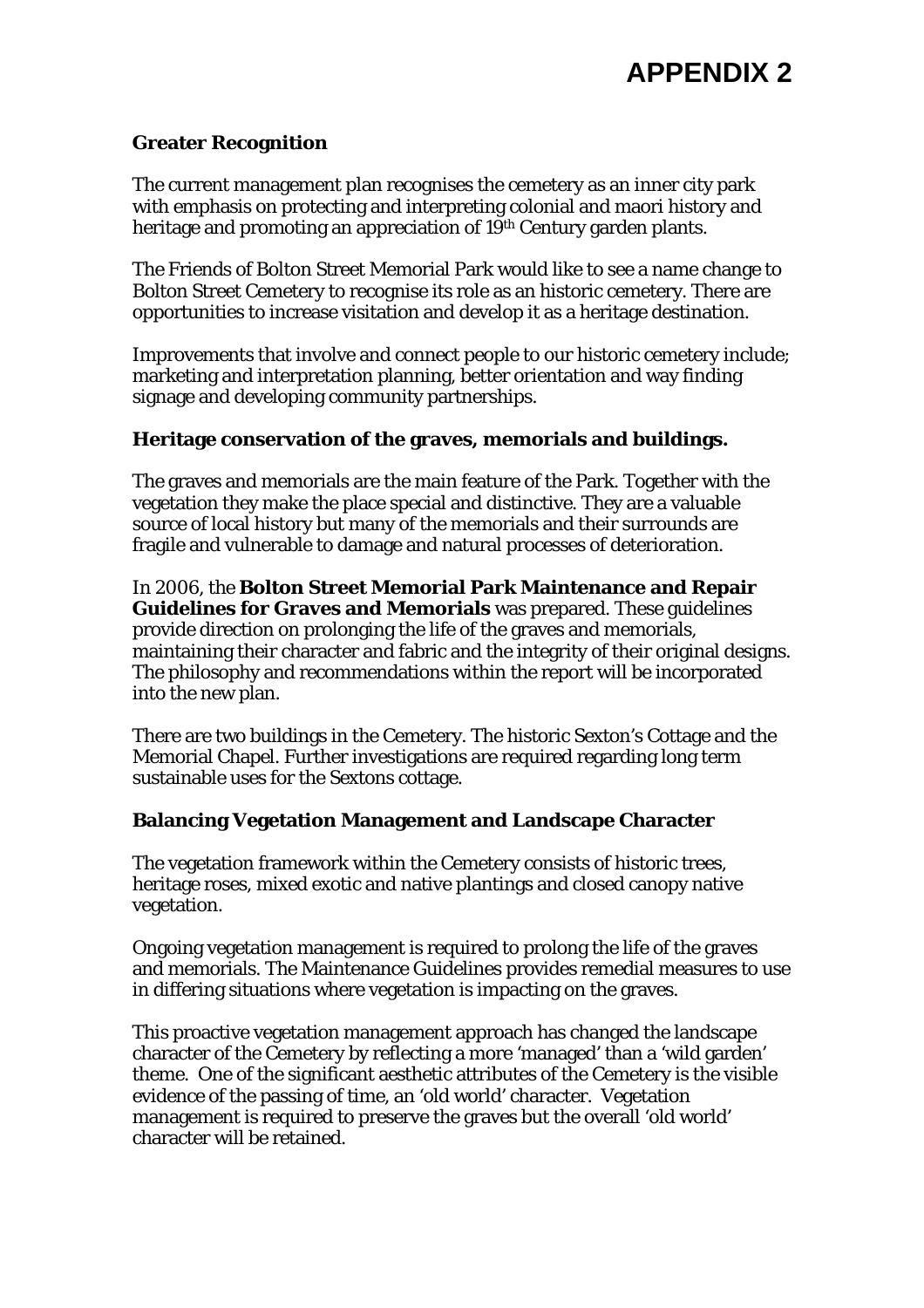# **APPENDIX 2**

# **5.3 Truby King Park**

# **Background**

Truby King Park is a 1.9 hectare Historic Reserve and heritage listed site located off Manchester Street in Melrose. The Park was once the house and garden of Sir Frederic and Isabella Truby King – founders of the NZ Plunket Society.

The Park contains the original Gray Young architecturally designed homestead, family mausoleum and remnants of the original 1920's garden.

The Council purchased the property in 1990 from the NZ Plunket Society to protect and preserve a significance place of Wellington's heritage. In 1993, the Council adopted the Truby King Park Conservation and Management Plan which has guided a major restoration work programme on both the house and garden since the 1990's. It recommended that;

- The preferred conservation option for the Park was to reconstruct its garden as far as possible to a form and character that best represents the 1940s period, when the garden was at its best.2
- A resident caretaker shall be accommodated in part of the house in order to discourage vandalism and to enhance security and to attend to minor maintenance matters,
- The house should be put to a regular and full use and should be made accessible to as many people as possible. Possible uses of the house include receptions, weddings, functions, conferences, seminars, restaurant, museum or a mix of these uses.
- Adaption of the house to suit a new use shall not involve the loss or excessive modification of important heritage elements.

The level of resourcing required and high levels of maintenance have prevented reconstruction of the herbaceous plantings. In addition the low current and predicted visitor numbers do not justify intensive garden development and reinstatement.

Over the last 20 years, Council's management of the garden has involved;

- Removal of extensive areas of weed growth established as a result of many years of neglect of the garden
- Rebuilding several of the retaining structures and lookouts
- Planning and replanting of large parts of the Rhododendron Dell in species and cultivars. This has been only partly successful.
- Removal of several large conifers and replanting of some original tree features such as the cherry avenue.
- Preparation and implementation of the planting plan for the 'tear drop garden' of the house and mausoleum.

 $2^2$  The reconstruction concept sought to preserve the garden's structural elements such as the walls and brickwork, and proposed that a series of planted themed areas based on Sir Truby King horticultural interests be developed. These areas included; the rhododendron dell, the drive, the rock garden and special themed areas.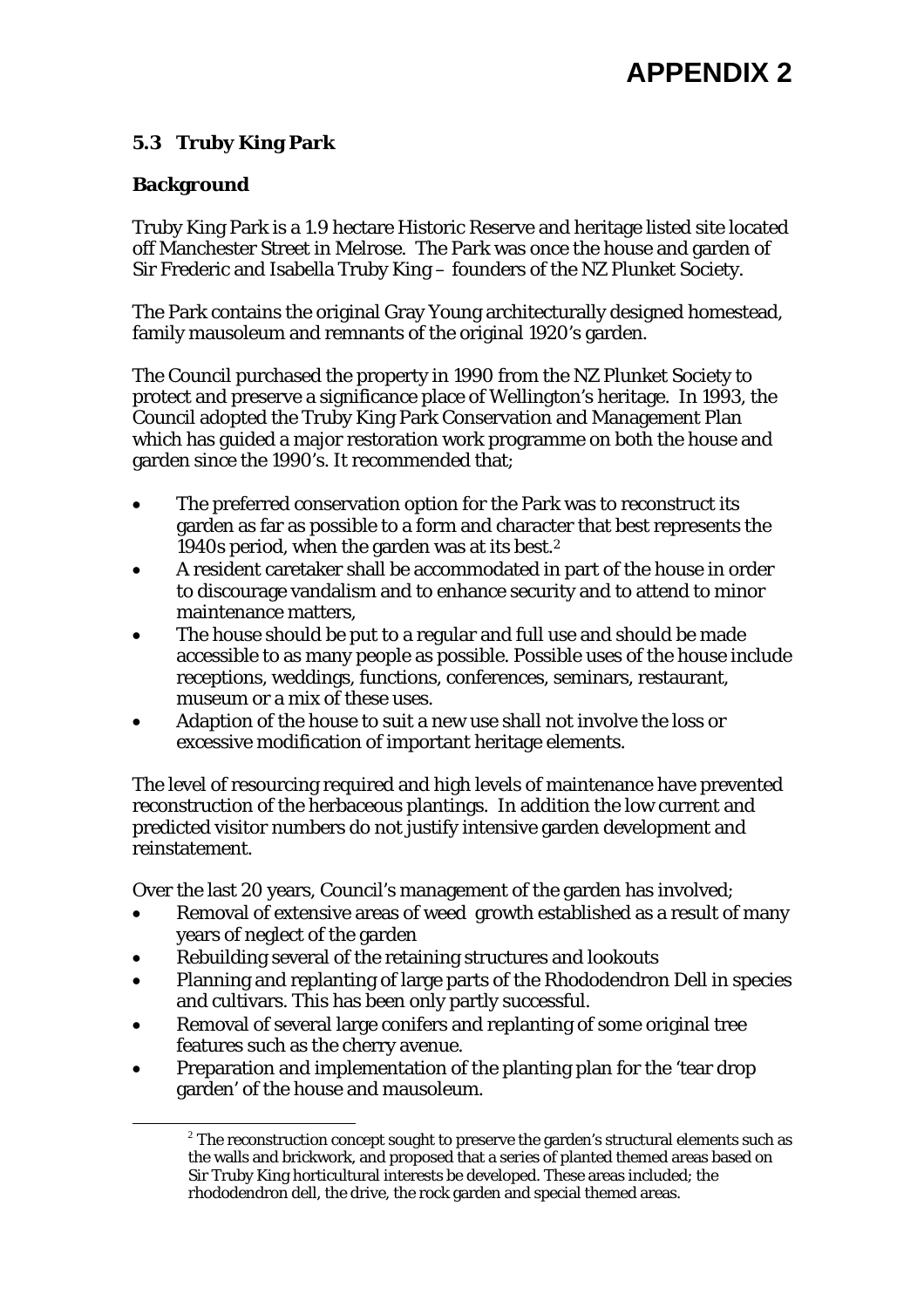The house has been leased for over 10 years, with the opportunity to allow free public entry via appointment or at the annual public open day.

The house comprises a small self-contained flat, a kitchen area and a series of rooms. One room contains a collection of memorabilia relating to Sir Truby King and the NZ Plunket Society assembled by the Truby King House and Garden Trust.

The Truby King House and Garden Trust was established in 2002. The Trust is a small group of volunteers who in partnership with Council are dedicated to conserving the property's heritage values.

The Park is mainly used by walkers, mountain bikers and dog walkers.

# **Key Issues**

Key factors that require addressing in the new management plan include;

- Reviewing the Parks ongoing role or purpose in our community.
- Prioritising the park's core values including historic, landscape, recreational, educational and residential.
- Finding a sustainable use for the house
- Determining the appropriate level of management/ service for the garden

## **Reviewing the park's role or purpose in our community**

Addressing management options for the house and garden through the management planning process, will give clear direction to the Park's role. Reviewing the Parks' role or purpose is associated with what qualities the Park has to offer the community, its location and context and likely visitor profiles. These qualities are likely to be heritage, landscape, and recreation.

# **Identifying and prioritising the Park's values**

The management plan will identify an approach that preserves the heritage character in a manner that is consistent with its Historic Reserve classification. This includes prioritising the multiple values present within the Park to the extent resources permit.

#### **Finding a Sustainable Use for the House**

There are three options for the future use of the house;

- 1) Promote the house as a meeting, special event venue and small museum attraction.
- 2) For accommodation, with occasional managed access.
- 3) Continue to lease to a compatible business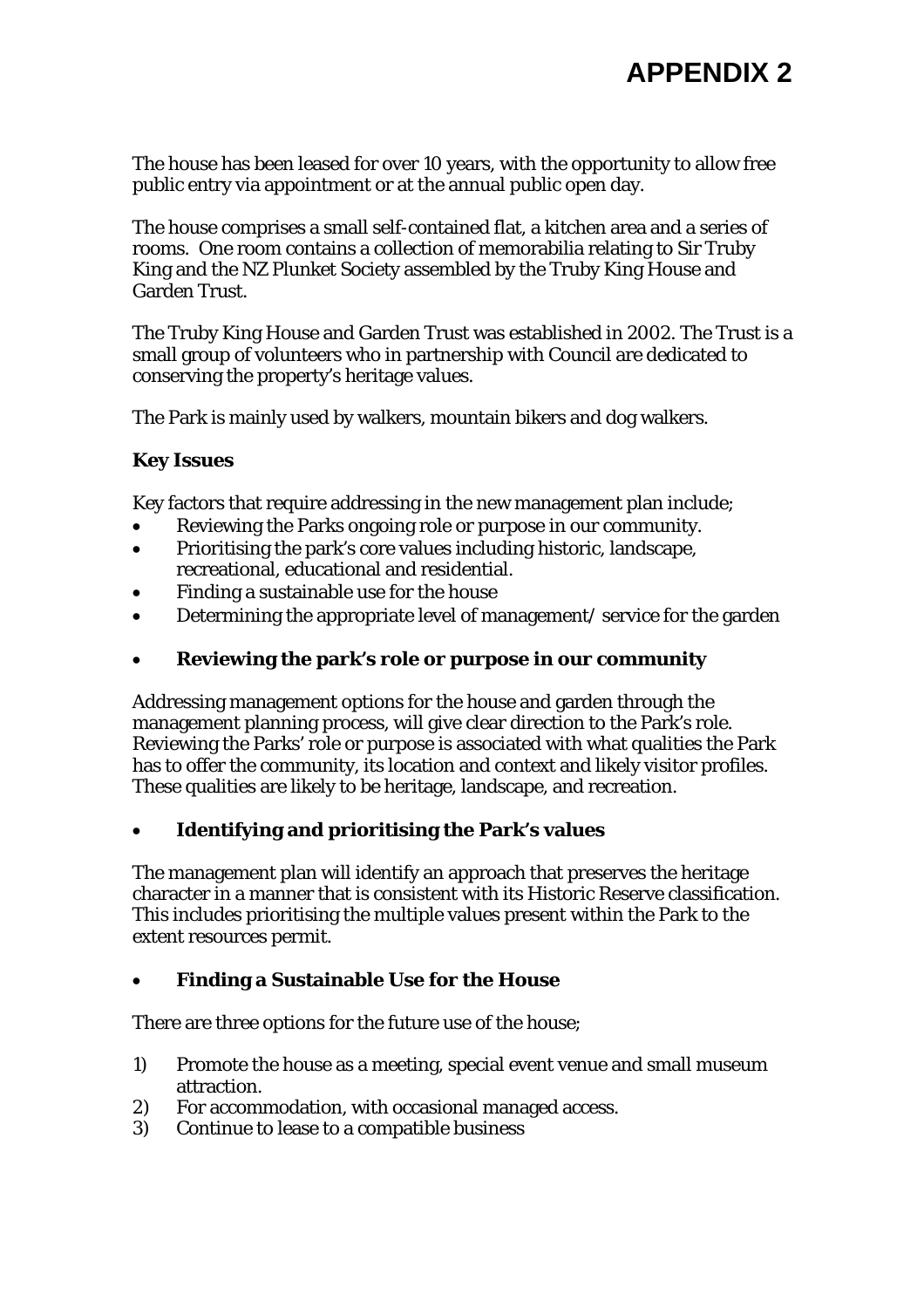## **Level of management for the Garden**

A well known feature of the Park is its historic garden landscape. With its path network, extensive brickwork of walls and arches, and various groupings of mature trees and shrubs notably rhododendrons and pines.

These garden features are an integral part of the Park's history and contribute to its aesthetics, authenticity and identity.

The plantings in the garden have been extensively modified and very few of the original plantings remain.

Some of the brickwork structures have not been restored and require extensive structural stabilisation.

The proposal in the 1993 plan to restore the garden is unachievable within existing resources.

The new management plan will provide direction on what level of garden restoration is achievable within available resources.

## **5.4 Otari Native Botanic Garden & Wilton Bush Reserve**

Otari Wilton's Bush is the only public botanic garden in New Zealand dedicated solely to native plants. It is classified as a Garden of National Significance by the Royal New Zealand Institute of Horticulture. It is one of Wellington's top nature based attractions with approximately 80,000 visits each year.

This unique plant sanctuary and forest reserve comprises 100 hectares of native forest, and five hectares of plant collections. Some of Wellington's oldest trees are here, including an 800-year-old rimu and the largest remaining preeuropean forest remnant on the Wellington peninsula. .

In 2007 the Council approved the Otari Native Botanic Garden and Wilton's Bush Reserve Management Plan. The vision and goals described in the plan are still relevant today and their intention will be carried over into the new plan. Changes mainly in the form of updates will occur in the detail, particularly in the policies and implementation priorities.

Since 2007, the Council has completed some significance projects, namely the Collections Review 2008 and the Landscape Development Plan 2010. Along with; ongoing active forest management, upgrading the circular walkway to make it more accessible to wheelchairs and prams, developing track connections to the Outer Green Belt Skyline track, and continuing to strengthen community partnerships.

The key areas of the 2007 plan that need addressing and/or updating include;

- Implementation of the Collections Review 2008
- Prioritising implementation of the Landscape Development Plan
- Advancing environmental education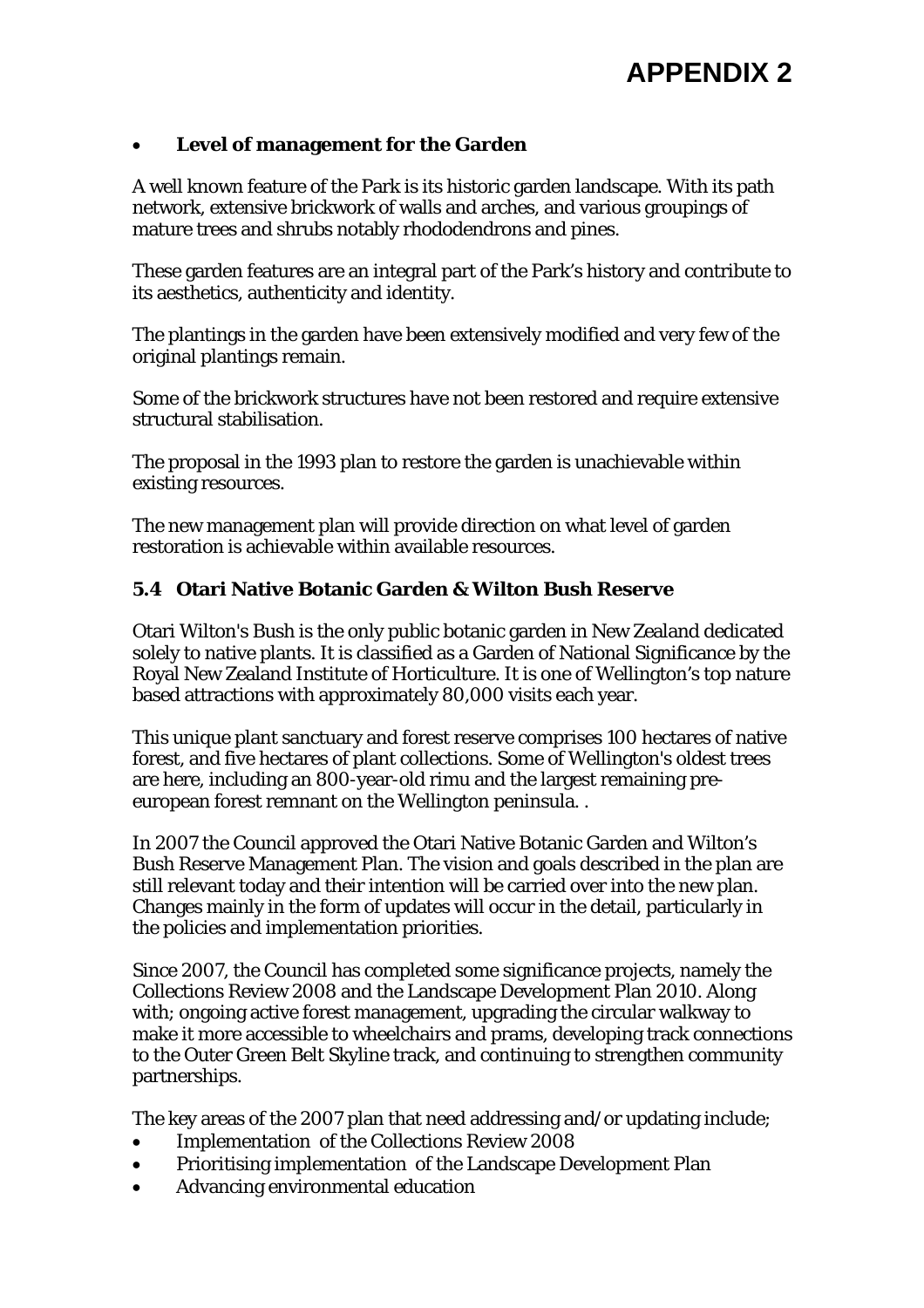Marketing and Promoting Otari with emphasis on its national conservation, science and research roles.

## **Implementation of the Collections Review 2008**

At Otari there are 27 plant collections displayed in thematic groupings of taxonomic, horticultural, ecological habitat, geographical and conservation.

The Otari Collections Review was completed in 2008, assessed each plant collection and clearly defined their relevance and management actions required.

Several plant collections and garden borders will change as a result of this review, which will make the Otari experience memorable and more satisfying for the visitor.

#### **Prioritising implementation of the Landscape Development Plan 2010**

The 2007 Management Plan identified the need to prepare a landscape development plan to enhance the Otari experience and to; create a sense of continuity between the forest and plant collections, enrich the visitor experience by improved recreational links, education and interpretation, and assess the best use for existing buildings and facilities, particularly the Curators house.

In 2010 a comprehensive landscape development plan was prepared. There are 10 key projects which require review and if appropriate implementation over the next 10 years including;

- Central Collections Walkway 2020/ 2021
- Information Centre minor reconfiguration 2018/19
- Information Centre interpretation upgrade 2018 /19
- Relocate Nursery and redevelop Banks Entrance
- Solander Entrance and toilets
- Te Wharangi Slopes Entry improvements
- Beech Lookout platform
- Solander lawn toilets and facilities
- Changing the main entrance

#### **Advancing Education**

The education goals outlined in the 2007 Management Plan include;

- To promote an understanding and appreciation of NZ plants and natural heritage through education and interpretation.
- To work with botanical, research and conservation organisations to enhance and share knowledge and promote the values of NZ's native flora.

It was identified in the 2007 Plan that there were limited facilities and resources for active education programmes. Some key projects are programmed for implementation over the next few years Linked to the landscape development plan initiatives.